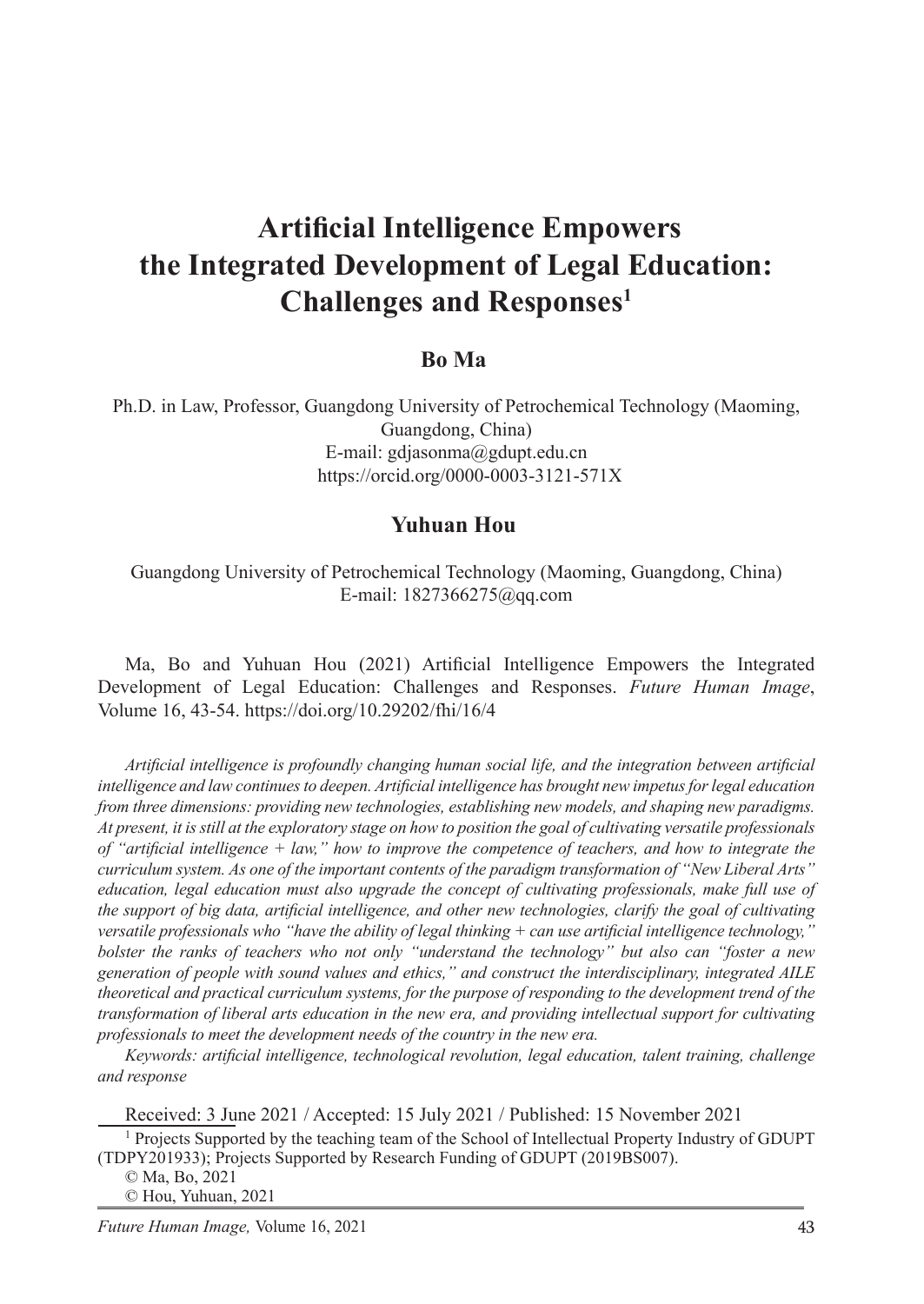# **Introduction**

In 2017, the State Council of the People's Republic of China issued the *New Generation Artificial Intelligence Development Plan*, which stated that artificial intelligence has developed rapidly. A set of new features such as deep learning, cross-border integration, human-computer cooperation, group intelligence sharing and free manoeuvre have emerged. The rapid development of artificial intelligence will profoundly change the world and how we live in it. "In 2018, the Ministry of Education of the People's Republic of China issued the Artificial Intelligence Innovation Action Plan for Institutions of Higher Education, proposing to pay increased attention to the cross-integration of professional education for artificial intelligence (AI) with computer and control science, mathematics, statistics, physics, biology, psychology, sociology, law, and other disciplines, and explore a new training model of "AI + X." In November 2020, the National Conference on the Construction of New Liberal Arts was held at Shandong University (Weihai City), which released the Declaration on the Construction of New liberal Arts, and launched the construction of new liberal arts in an all-round way. Director Wu Yan of the Ministry of Education proposed that the new liberal arts should be deeply integrated with modern information technology to promote the learning revolution. The construction of new liberal arts must adhere to the "three basic principles," including keeping to the right path and making innovations, using correct values to lead people's minds, and taking category-based approaches, and focus on "three key drivers," including optimizing the disciplines, improving the quality of the courses, and creating new models. Professor Liu Xiaohong, President of Shanghai University of Political Science and Law, believes that the integration between artificial intelligence and law continues to deepen, and the trend of mutual influence and common development between law and technology is also more obvious. The combination of artificial intelligence and the rule of law activities makes legal information and processes digitalized and Internet-based. Thus, new forms of judicial activities such as smart courts, Internet courts, and mobile micro courts have emerged. The development of legal big data analysis and the emergence of legal robots have enabled legislation, justice, law enforcement and legal services to achieve a certain degree of automation and intelligence" (Liu Xiaohong, 2020). It can be seen that artificial intelligence will play an extremely important role in how to respond to the new demands of the "new liberal arts" for the integration of science and technology in legal education and to promote the reform of the model of cultivating professionals in legal education.

## **I. How artificial intelligence empowers legal education**

"Empowerment" was originally a term in positive psychology, mainly aiming to give other people positive energy by changing their words and deeds, attitudes, and environment. The "artificial intelligence empowered legal education," as mentioned in this paper, refers to that artificial intelligence provides a new method, path and possibility for the integrated development of legal education. Artificial intelligence can be defined in both broader and narrower senses. In the narrower sense, artificial intelligence is a branch of computer science, which refers to the science and technology of using the intelligence simulated or realized by the computer to study how to make machines intelligent. Artificial intelligence refers to a comprehensive discipline that studies and develops theories, methods, technologies, and application systems for simulating, extending, and expanding humans and other animals and developing various machine intelligence and intelligent machines. This paper mainly uses the concept of artificial intelligence at its broader level.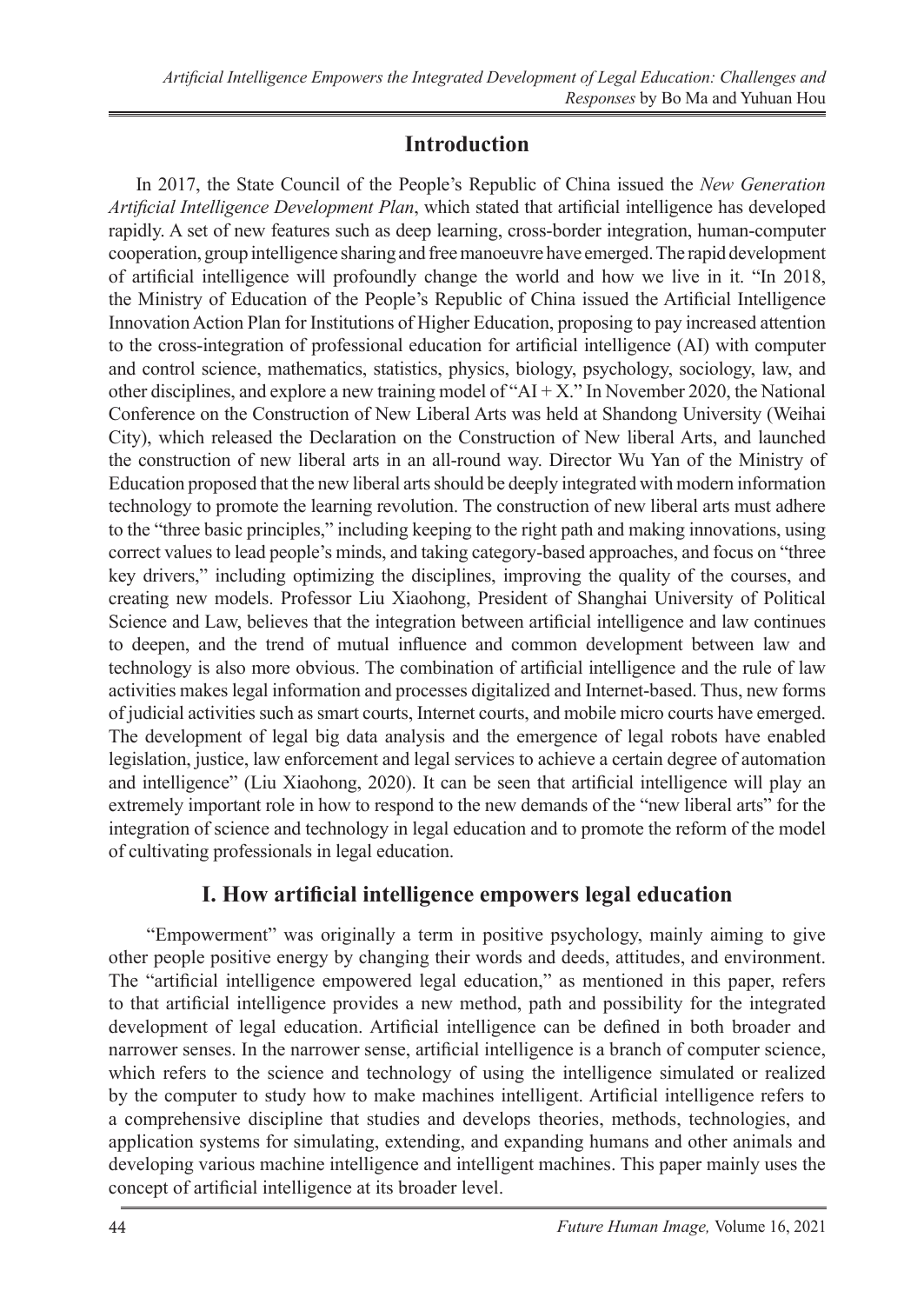## *(I) Providing a new technology*

The Artificial Intelligence Innovation Action Plan for Institutions of Higher Education proposes that artificial intelligence has characteristics that combine technical and social features, and it is a new driver of economic development and an accelerator of social development. "Big data and artificial intelligence are regarded as the two wheels of pushing for the paradigm shift of humanities and social sciences at the present stage emphasizing the significance of social networks and inter-subjectivity in the revolution of the way of thinking, and taking the measures such as "using technology to check technology" as the realistic countermeasures to the ethical dilemma" (Jia & Ma, 2021: 110). Using artificial intelligence technology can innovate new ways to provide training, revolutionize teaching methods, improve academic administration, and build an intelligent, Internet-based, personalized and lifelong education system, which are important measures for promoting the development of balanced education and educational equity and increasing education quality. In fact, artificial intelligence technology has been widely used in all aspects of higher education and teachings, such as learning management systems, monitoring examinations, grading and evaluation, student information systems, handling official business, library services, enrollment, and mobile applications. In 2018, Carl Benedikt Frey and Michael Osborne, professors of the University of Oxford, published a report, *The Future of Employment: How susceptible are jobs to computerization*. The report indicated that the computerizable probability of legal secretaries is 98%, the computerizable probability of judges is 40%, and the computerizable probability of paralegals and legal assistants is 94%.

## *(II) Establishing a new model*

Human civilization has gone through the transformation from agricultural civilization to industrial civilization, and then to the current ecological civilization and information civilization. Big data, cloud computing, artificial intelligence, blockchain, and other information technology means have put forward new requirements for legal education. Some scholars have proposed that legal education in the era of artificial intelligence should be transformed from a "streamed training model" to a "personalized training model" in order to adapt to the concept of "new liberal arts" and realize the mutual integration of legal education and the development of artificial intelligence. "The so-called personalized training model in the era of artificial intelligence means that legal education should attach importance to the characteristics and ability needs of law students, constantly combine artificial intelligence with legal education, and restructure law discipline and other disciplines from the knowledge level, to adapt to the new requirements of the development of law in the artificial intelligence era. It can be seen that the era of artificial intelligence emphasizes more on the knowledge, creativity and thinking ability of legal professionals" (Peng, 2020: 20). The book Civilization 2030: The Near Future for Law Firms also notes that in the future, artificial intelligence and robots will dominate the legal practice, and the legal market will no longer be dominated by legal talents, but by "legal talents + big data."

## *(III) Shaping a new paradigm*

Making full use of information-based intelligent systems such as artificial intelligence may lead to a relatively reduced number of legal practitioners, which has an important impact on the cultivation of legal talents. Due to the widespread application of legal artificial intelligence technology, the demand for legal practitioners has shown a downward trend, which requires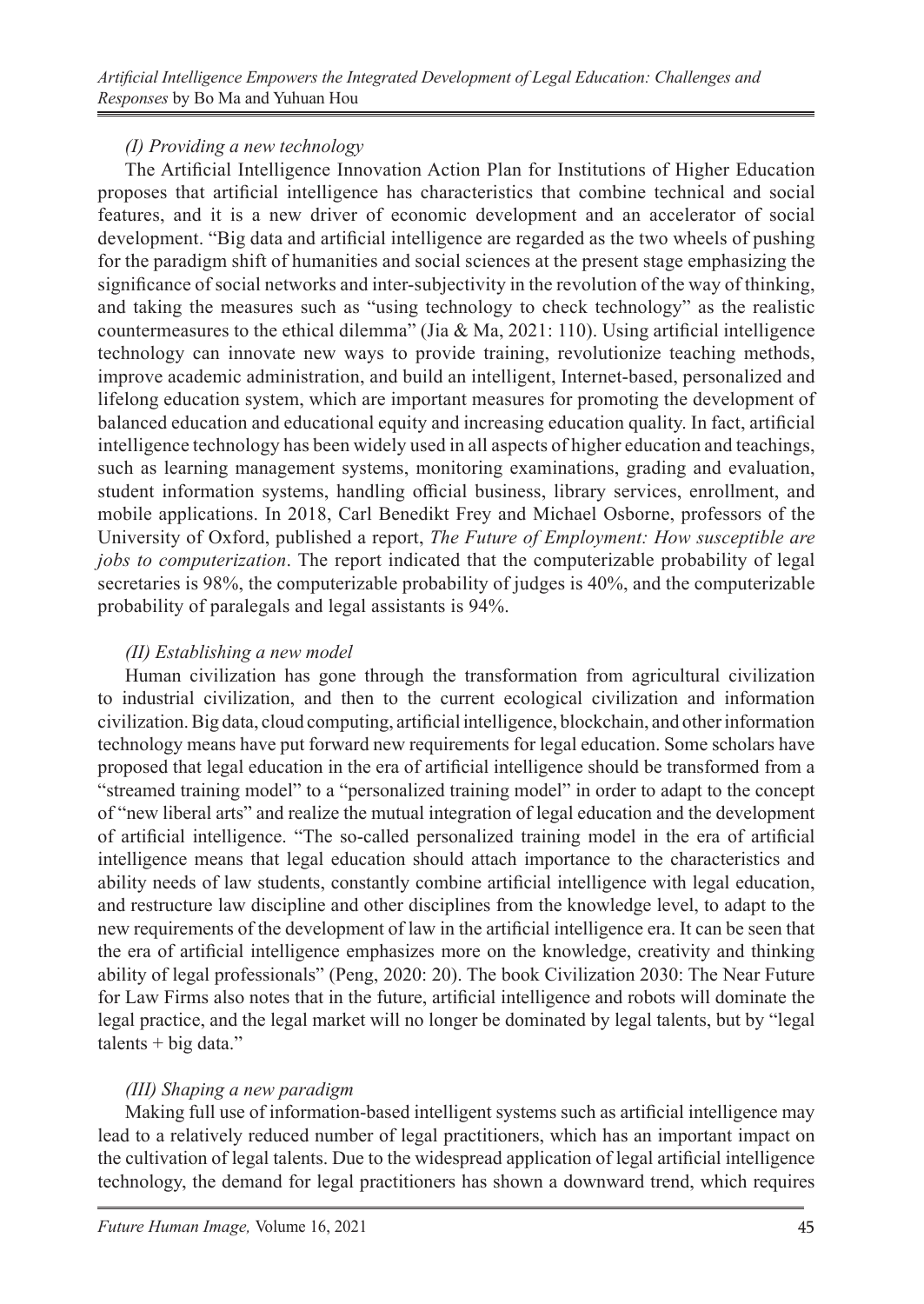legal education to cultivate legal professionals who can adapt to the era of artificial intelligence. In the era of artificial intelligence, it is the goal of law students to build themselves into versatile professionals of "law + artificial intelligence." High-quality legal professionals must have both excellent legal literacy and proficient artificial intelligence application capabilities. "Law students with such versatile talent will be more and more sought after by employers" (Chen, 2020: 86). Most legal practitioners believe that the original business of legal assistants, such as document production, data retrieval and analysis, typical case handling and consultation, and the production of simple position papers or statements of defense, may be replaced by artificial intelligence in the future. Some scholars note that artificial intelligence is endowing legal education with a new educational paradigm, i.e., AILE coupling model (AI represents Artificial Intelligence, L represents to Law, and E represents Education). "As a new education model, AILE coupling model is a paradigm constructed on the basis of the traditional legal education model. It mainly includes four elements: the educational goal of cultivating outstanding legal professionals, the education content focusing on the curriculum construction based on the integrated development of law and artificial intelligence, the systematic education method and the comprehensive evaluation mechanism" (Zou & Li, 2020: 136).

## **II. Challenges faced by legal professionals training in the era of artificial intelligence**

### *(I) The challenge of unclear positioning of the goal of cultivating professionals*

Although the New Generation Artificial Intelligence Development Plan clearly proposes to cultivate versatile professionals of "artificial intelligence + law," there is still a general lag in legal education in colleges and universities, which is mainly reflected in the training goals, training programs, curriculum systems, teachers and other aspects. "In terms of training goals, almost all law schools and departments in domestic universities maintain the previous overall training goals and have not made necessary adjustments in the era of artificial intelligence, lagging far behind the pace of the development of science and technology in the era" (Zhao, 2020: 153). The Southwest University of Political Science and Law and the Shanghai University of Political Science and Law took the lead in establishing the school of artificial intelligence and law, and carried out a useful attempt to cultivate versatile professionals of "artificial intelligence + law." The Shanghai University of Political Science and Law proposed to cultivate professionals with applicable expertise and versatile talent in artificial intelligence and law. It has positioned two school-running goals: The first is to cultivate artificial intelligence legal professionals. That is to cultivate the professional who can meet the legal needs of the artificial intelligence era, including those who provide legal services for the legislation, law enforcement, judicial and law-abiding needs of artificial intelligence. The second is to cultivate legal artificial intelligence professionals. That is to cultivate the artificial intelligence professionals with applicable law expertise, including those who can apply artificial intelligence in legislation, law enforcement, justice and lawabiding. However, it is still at the exploratory stage on how to cultivate professionals of "artificial intelligence + law," how to position the goal of cultivating professionals, and how to integrate relevant curriculum systems. Therefore, even though the Ministry of Education has issued the policy on cultivating versatile professionals of "artificial intelligence + law," the issues like the following ones still need to be further explored and detailed: How to implement the policy? How can versatile professionals acquire the knowledge and skills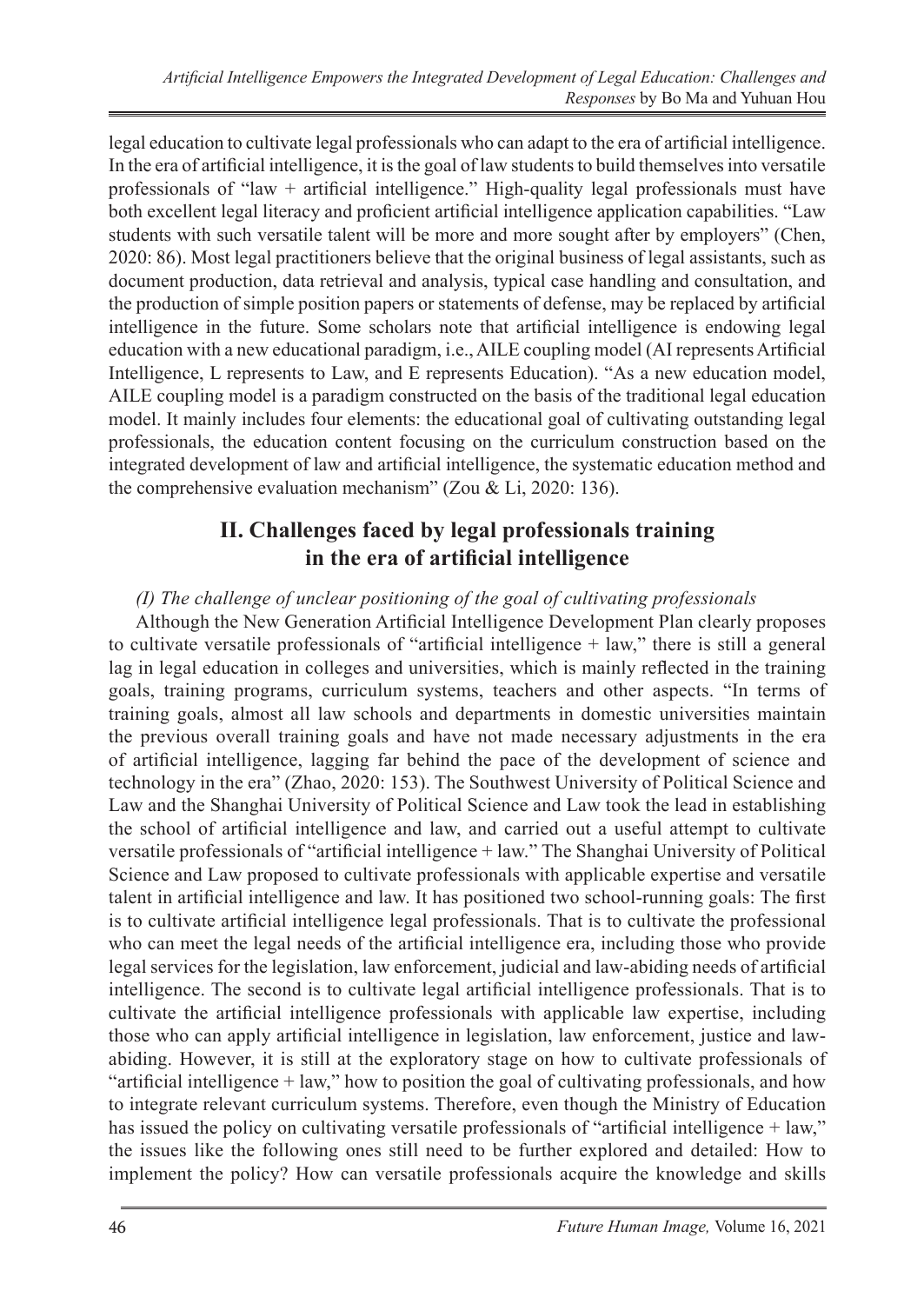of law and artificial intelligence? To what extent should the legal professionals cultivated acquire proficiency in the knowledge of big data and artificial intelligence?

## *(II) The challenge of insufficient development of a contingent of teachers strong in both law and artificial intelligence*

At present, traditional legal education teachers are still unable to meet the needs of cultivating versatile professionals of "artificial intelligence + law." Excellent university education cannot be achieved without excellent university teachers, and versatile professionals of "artificial intelligence + law" cannot be cultivated without a contingent of excellent teachers. However, as a new interdisciplinary subject, "artificial intelligence + law" involves many issues that the artificial intelligence discipline has not addressed, and the consequential deep legal reform is an exploration process without a preset blueprint and results, resulting in an obvious shortage of professionals strong in both law and artificial intelligence. The shortage of teachers is mainly reflected in two aspects: The first is that the existing law teachers lack artificial intelligence-related professional knowledge, and the absolute number of legal teachers with artificial intelligence-related professional knowledge is insufficient. The second is that the income of a law teacher is far lower than that of an artificial intelligence professional of the enterprise. Therefore, it is difficult to attract high-end artificial intelligence professionals to join the legal education sector. There is an inflow of artificial intelligence talents to the enterprises, and legal education is facing the dilemma of the brain drain of artificial intelligence professionals. There are many difficulties in cultivating versatile professionals of "artificial intelligence + law," especially the lack of teachers strong in both law and artificial intelligence. We believe that the prerequisite for cultivating versatile professionals of "artificial intelligence + law" is to have interdisciplinary teachers strong in both law and artificial intelligence.

*1. Having acquired proficiency in law: Having legal thinking and legal application ability***.**  "Having acquired proficiency in law" requires that the versatile professionals of "artificial intelligence + law" shall first have legal thinking ability and legal application ability. "In the era of artificial intelligence, legal education shall keep up with the pace of the development of science and technology, actively develop legal education theories and methods under the new situation, and cultivate legal talents from the perspective of the combination of law and technology. Legal education shall cultivate students' legal application ability, big data thinking ability, and computational thinking ability to respond to the new requirements for legal professionals in the artificial intelligence era" (Zhao, 2020: 155). In the era of artificial intelligence, legal issues brought about by technology will emerge one after another. Legal professionals must have superb comprehensive legal capabilities so that they can use legal concepts and legal rules, and comprehensively consider multiple factors such as social conditions, value judgments, and moral customs, and solve new problems such as the subject qualification of artificial intelligence, intellectual property rights, and infringement liability. This also puts forward higher requirements for the teachers who are responsible for cultivating versatile professionals of "artificial intelligence + law." The main manifestations are as follows: First, a teacher must have acquired proficiency in basic legal concepts and legal rules. An accurate understanding and interpretation of legal concepts and legal rules is the basis for legal thinking. Second, a teacher must master the current legal knowledge system framework. Third, a teacher must be able to analyze case facts, grasp legal relationships, make legal interpretations, and apply legal rules. Using legal reasoning and following legal logic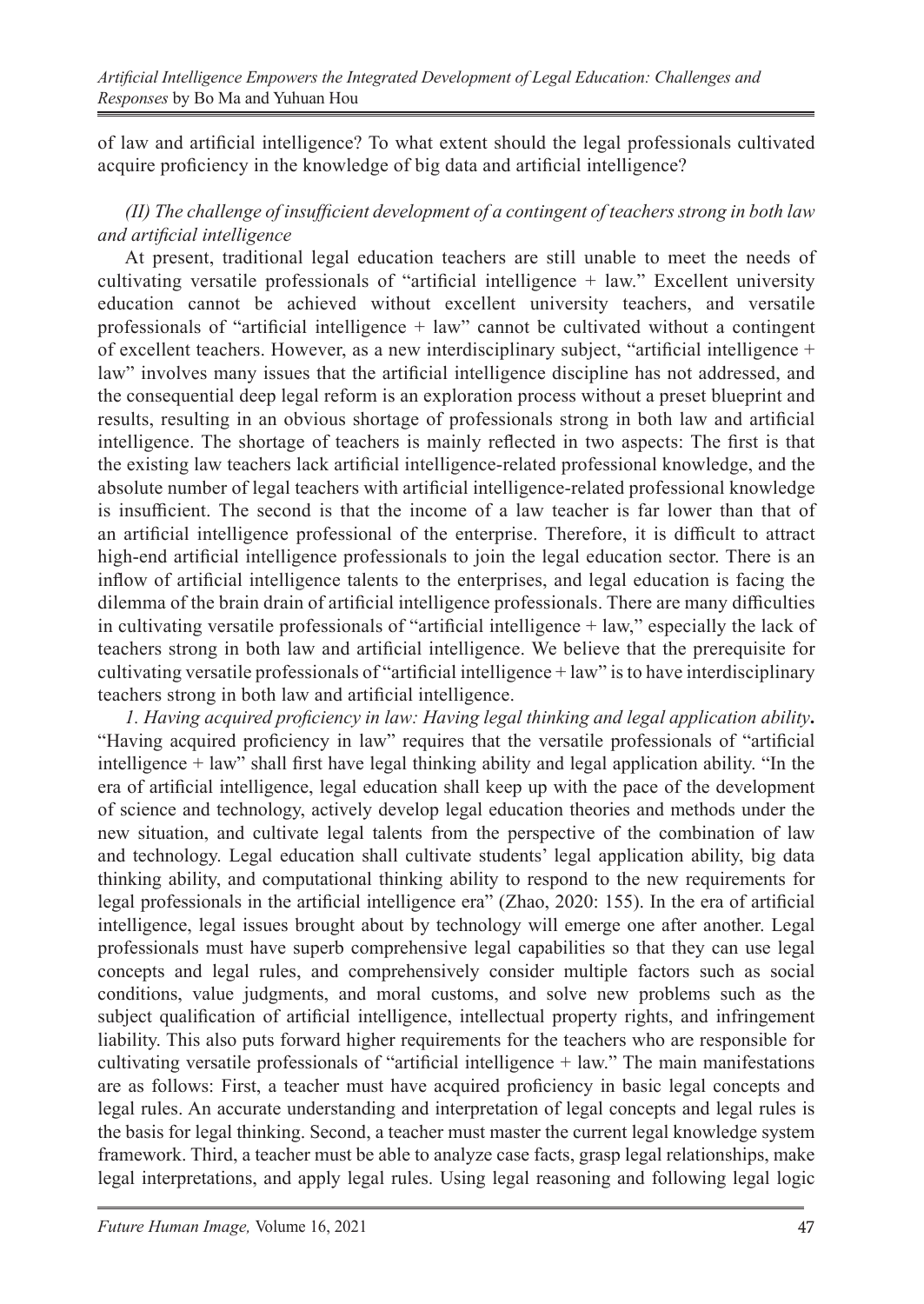can solve practical problems. Fourth, a teacher must be able to make value measurements, and rationally judge legal rules.

*2. Understanding the technology: Analyze and apply artificial intelligence technology.* "Understand the technology" requires that the versatile professionals of "artificial intelligence + law" shall have the ability to apply artificial intelligence technology. This is mainly reflected in the following two aspects: The first is to use artificial intelligence technology to facilitate the construction of intelligent learning environments, which are conducive to solving difficult problems in a legal learning problem. Emerging technologies facilitate the construction of intelligent learning environments, which are integrated with digital classrooms, teaching aids, equipment, learning resources, and communication communities, etc. The exploration of teaching rules through the acquisition and analysis of multimodal data promotes the transformation of educational scientific research from traditional empiricism to data-driven evidence-based research. In addition, for the current legal education practical training courses, artificial intelligence technology can also be fully utilized to assist teaching. "In the teaching of practical training courses, the teacher can use artificial intelligence technology to build a robot teaching system with cloud computing and complete the AR+VR fusion, real-time interaction and 3D tracking of scene cases. Thus, with artificial intelligence technology, the students can clearly understand theoretical knowledge, establish legal thinking, and develop vocational skills" (Zuo & Li, 2019: 16). The second is to apply artificial intelligence technology to facilitate legal practice teaching. The main manifestation is that after the teacher provides the students with certain basic education in artificial intelligence and big data technology, the students can use artificial intelligence technology as the basic tool to proficiently use legal interpretation, value weighing, legal argumentation and other methods to solve the difficult problems of applying the law brought about by various new technologies in the information age. Firstly, according to the needs, the relevant legal issues shall be analyzed, and the mathematical model of the corresponding legal issues shall be established. Based on this mathematical model, the appropriate development tools and programming languages shall be selected, and the complete and orderly instructions shall be designed to solve the legal problem in the way that the computer solves the problem. In this way, the algorithms are used to realize programming, and the programming is applied to the practice of the legal problem, which brings convenience to the legal practice. Secondly, the algorithm model can be used to analyze the massive data generated by laws and regulations, judicial judgment documents, administrative law enforcement documents, enterprise registration information, etc., and the information can be processed, collated and analyzed to obtain the internal logical relationship between events, thus fully grasping the big data panorama. On these grounds, legislators can formulate more scientific legal norms; judges can conduct a more in-depth analysis of cases; and law enforcement officials can formulate more precise risk prevention and control plans.

*(III) The challenge of the lack of interdisciplinary integrated curriculum systems of "artificial intelligence + law."*

At present, legal education has formed a legal education system with undergraduate legal education as the starting point and foundation, and with diversified postgraduate education, but there is still a lack of interdisciplinary integrated curriculum systems of "artificial intelligence + law" in the legal education system and in the model of cultivating professionals. Most of the traditional law curriculum systems do not involve artificial intelligence-related courses such as big data and blockchain, and the field of artificial intelligence does not have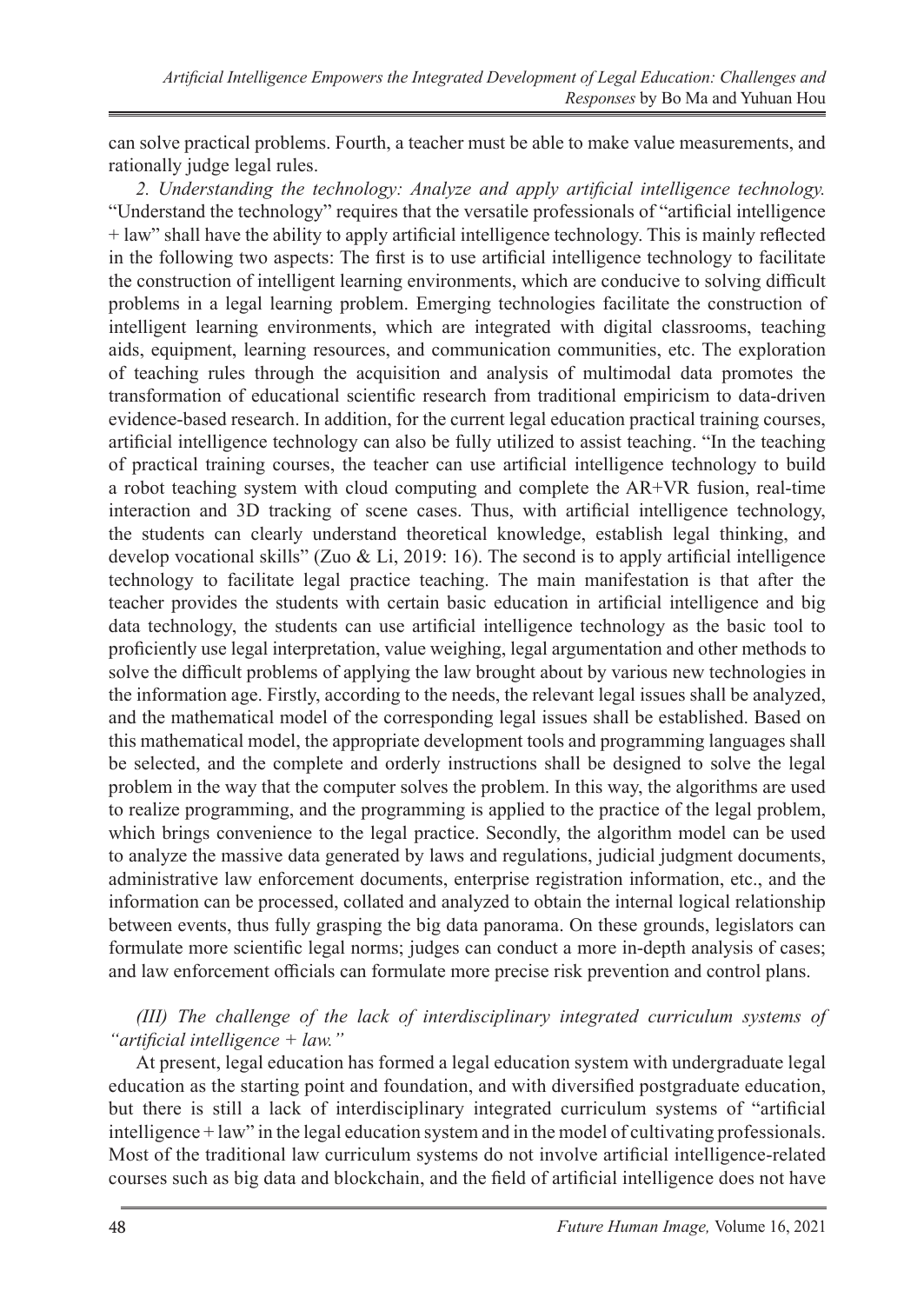a deep enough involvement in the law. Hence, the two fields simply go in their own ways. "At present, courses such as Fundamentals of Python Language Programming and Python Data Analysis and Application are generally offered in all programs, including in the law program, so that the students can master basic data analysis and processing ability. However, for the cultivation of law students, it is still unclear what the specific goals of such courses are, how to teach these courses, and how to combine them with other law courses, so the teaching effect is extremely limited, and they are even considered by the students as a burden. Therefore, in the future, for the purpose of improving the effectiveness of such courses, the teachers should continue to explore how to closely integrate them with the specialty of law to achieve a high degree of integration of artificial intelligence and law, instead of just using them as instrumental courses or commonly required courses" (Zhao, 2020: 156). Obviously, if the legal education cannot be integrated with the overall design and planning of artificial intelligence, it will be difficult to align the curriculum knowledge system between law and artificial intelligence, and in the field of artificial intelligence, it will be difficult to develop intelligent service products to meet the needs of the legal industry.

# **III. Responses of legal education in the context of the artificial intelligence era**

In the era of artificial intelligence, there are a series of problems in the cultivation of versatile professionals of "artificial intelligence + law," such as the unclear positioning of the goal of cultivating professionals, the inadequacy of teachers strong in both law and artificial intelligence, and the lack of interdisciplinary integrated curriculum systems of "artificial intelligence + law." In response to the above problems, we make three recommendations for improvement: The first is to clarify the abilities that versatile professionals need to have according to social needs and to set the goal of cultivating professionals that fits the orientation of "artificial intelligence + law." The second is to train law teachers to improve their artificial intelligence skills and strengthen the workforce of teachers strong in artificial intelligence in legal education, and at the same time integrate artificial intelligence technology into legal education, freeing teachers from tedious technical work. The third is to construct the interdisciplinary integrated AILE theoretical and practical curriculum systems.

*(I) Set the goal of cultivating professionals that fits the orientation of "artificial intelligence + law."* 

Artificial intelligence technology has a wide range of applicability, which can be used in all aspects of the legal field, bringing great convenience to the society. This requires legal education to cultivate versatile professionals who not only have the ability of legal thinking and legal application, but also have the ability to analyze and use artificial intelligence technology, so that they can adapt to the demands of the new era. Legal education shall clarify the abilities that versatile professionals need to have according to social needs, and based on this, set a scientific goal of cultivating versatile professionals of "artificial intelligence + law." Otherwise, there could be a "disconnection" between legal professionals who only ask questions and computer professionals who only design artificial intelligence products. Law is a highly specialized discipline. A computer professional without receiving legal education is unable to correctly express legal issues and understand legal norms, resulting in the inability to deal with difficult and complex legal issues, while a legal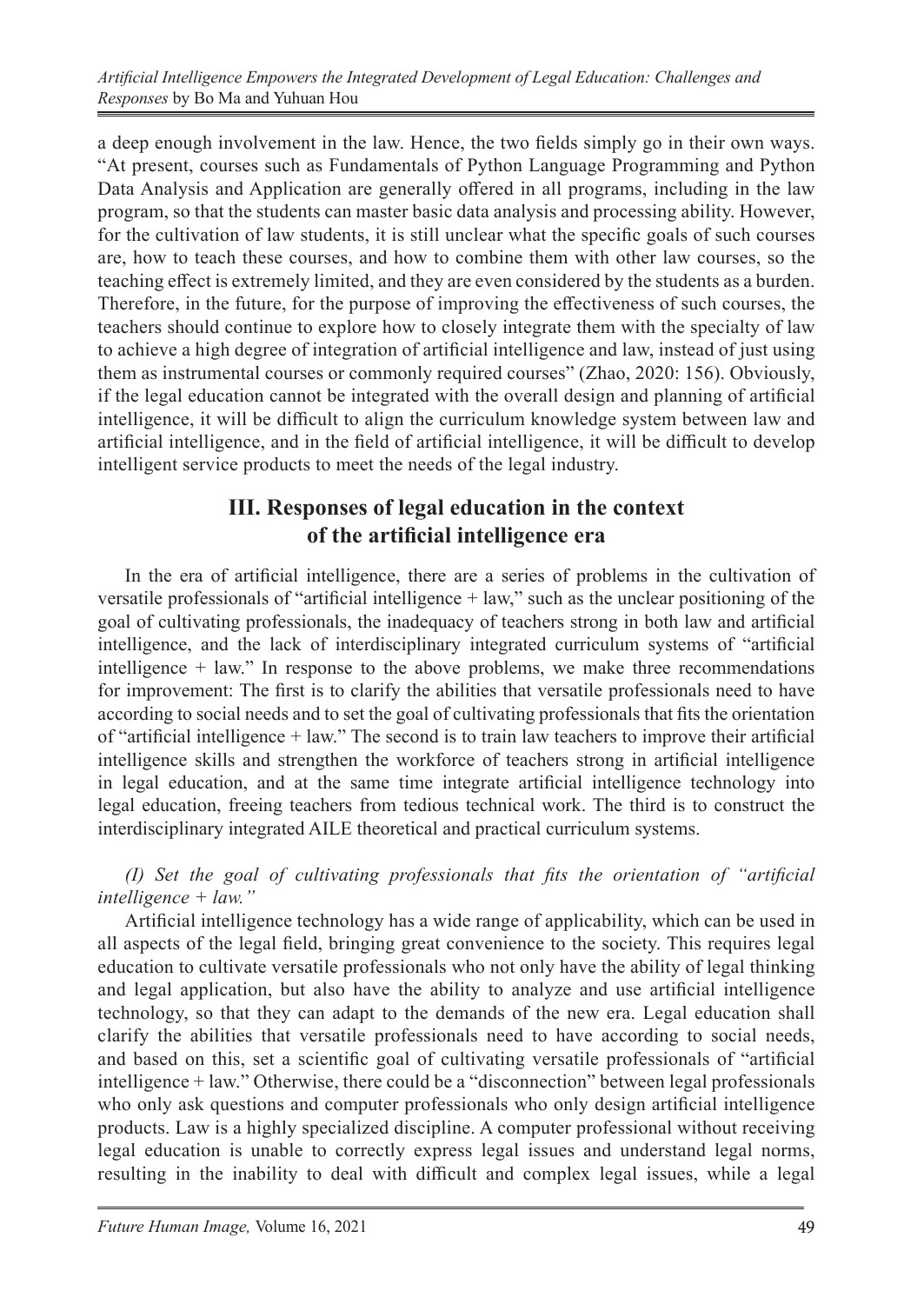professional who does not understand or only has a low-level understanding of artificial intelligence technology cannot use artificial intelligence technology to establish artificial intelligence model which not only conforms to the interpretation of legal provisions, but also can stand the test of legal empirical analysis to resolve practical legal issues. The integration of artificial intelligence technology into legal education can make legal education present the characteristics of intelligence, person-machine collaboration, teaching automation, personalization, and interdisciplinary integration. Big data technology can quantify, analyze and model the learning behaviors and learning processes of students, use statistics, machine learning, data mining and other methods to analyze all the data generated in the process of teaching and learning, and recommend personalized learning resources for them, thus optimizing the learning processes and learning environments of law students, and achieving the personalized development of legal education. Robotics can play the role of a tutor, teaching the conceptual, memorable, repetitive, and simple narrative content of legal knowledge and artificial intelligence technology knowledge. Using artificial intelligence technology, legal education can cover online and offline classes and the learning before, during, and after the class. Students can easily access relevant learning materials anytime and anywhere by turning on their computers or mobile phones, which makes learning more convenient. With the support of artificial intelligence technology, the cultivation of versatile professionals of "artificial intelligence + law" will be greatly accelerated.

### *(II) Distinguish the "way" and "instrument" for bolstering the ranks of teachers strong in both law and artificial intelligence*

Great importance shall be attached to distinguishing the "way" and "instrument" for bolstering the ranks of teachers strong in both law and artificial intelligence. As an ancient saying goes,"What is above forms refers to the way [Tao道]; what is below forms refers to the instrument [Qi 器]."

The core of the so-called "way" for bolstering the ranks of teachers is to "foster a new generation of people with sound values and ethics." "Artificial intelligence + education" is not equal to the simple application of intelligent technology in education. Artificial intelligence should be regarded as the endogenous variable of the overall reform of education to promote the transformation from industry-oriented education to intelligent education. As person-machine co-teaching becomes normal in education, the role of teachers will change dramatically. Knowledge-based teaching is mostly undertaken by artificial intelligence, while teachers are mainly responsible for learning design, supervision, encouragement, companionship and emotional communication with students. In the future, artificial intelligence will focus on teaching, while teachers will focus on cultivating the integrity of students. Chinese President Xi Jinping stressed, "Virtue makes a decent man. The foundation of cultivating the integrity of students is to promote their code of ethical conduct. This is the dialectics of talent training. Running a school must respect this law. Otherwise, the school will not run well." Therefore, the primary task of the teachers strong in both law and artificial intelligence is to cultivate the integrity of students. Artificial intelligence technology is only an auxiliary technology that better achieves the purpose of cultivating the integrity of students, but it cannot replace the teacher's function of cultivating the integrity of students. "The goal of higher education is to develop talented personnel with moral cultivation and critical thinking, which actually points to the core value level of higher education. The scope of artificial intelligence in higher education is not unlimited. When artificial intelligence works in the field of higher education,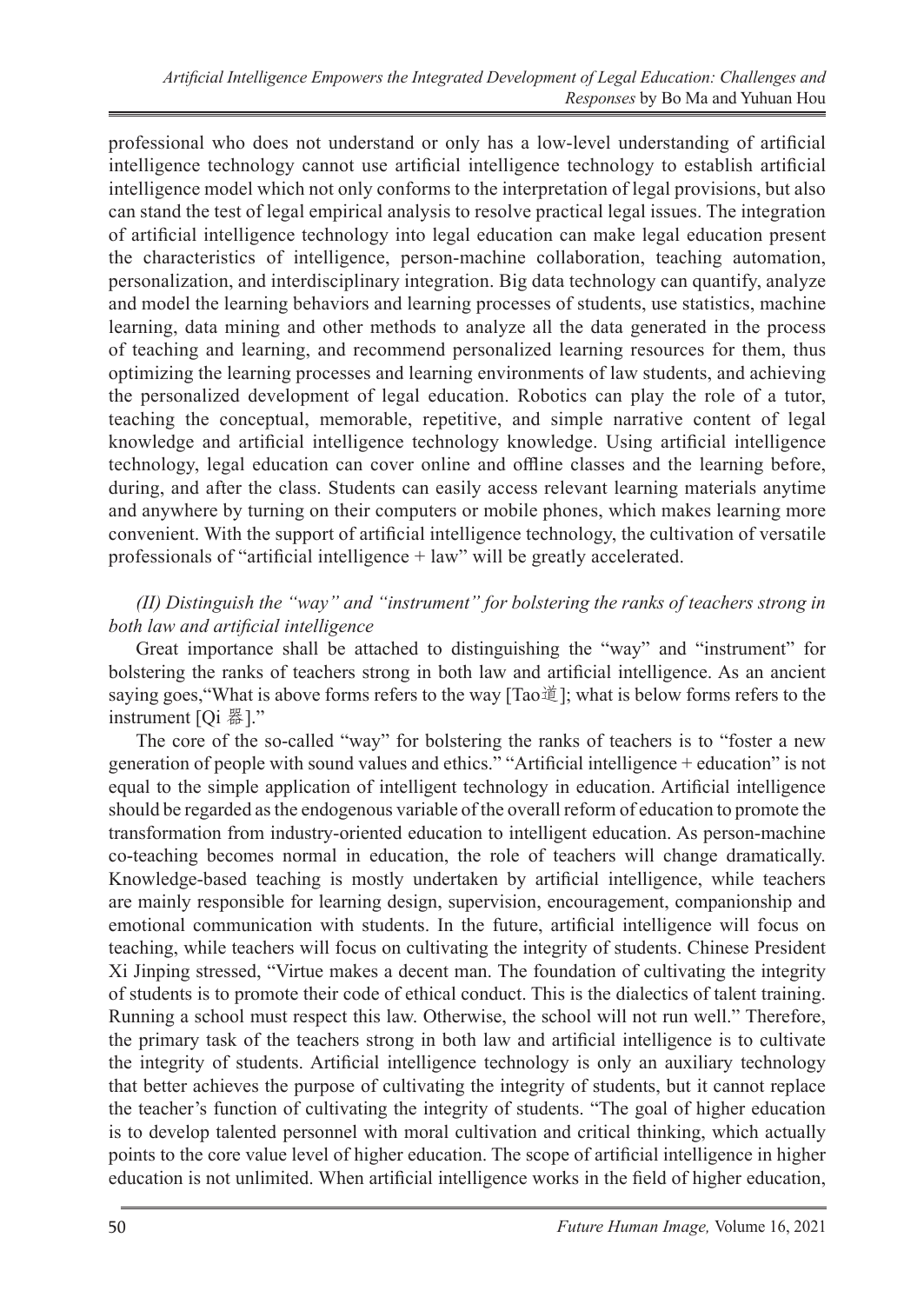it cannot invade the core value of higher education, let alone hinder the realization of the goal of higher education" (Quan, 2021: 68).

The core of the so-called "instrument" for bolstering the ranks of teachers is to "understand the technology." With the development of a new generation of artificial intelligence technology, many legal issues have emerged that need to be resolved urgently. How can law and artificial intelligence reinforce each other and develop in a coordinated manner is an important research field rising at home and abroad. In the era of artificial intelligence, it is necessary to improve teachers' technical competence through such measures as artificial intelligence skills training for law teachers, thereby promoting the effective connection between teachers' competencies and their work in cultivating versatile professionals of "artificial intelligence  $+$  law." Using artificial intelligence technology can free teachers from tedious work so that they can efficiently complete teaching work with high quality. The era of artificial intelligence puts forward higher requirements for law teachers' competencies, which requires teachers to play their subjective initiatives and transform from "the role of knowledge indoctrinator" to "the role of quality inspirer." The authors of this paper believe that in the context of artificial intelligence, law teachers should learn to manage artificial intelligence resources and use artificial intelligence technology, and based on this, analyze and evaluate students' learning effects, cultivate their logical thinking and rational judgment ability, motivate them to learn various kinds of professional knowledge, and improve their legal practice skills.

It should be noted that the roles and positions, educational concepts, and educational methods of teachers will change due to the development of artificial intelligence technology, but their mission of cultivating the integrity of students will remain unchanged, that is: in legal education, the law teachers shall help students to grow and flourish, and cultivate their core qualities, so that the students can establish the professionalism of resolutely defending fairness and justice and the rule of law, and strictly observe professional ethics and remain clean and honest. Although artificial intelligence is revolutionizing education, the essence of education remains unchanged, and the fundamental purpose of promoting a code of ethical conduct, setting up role models and cultivating talent will not change. Under the impact of artificial intelligence technology, higher education in law shall believe in the law and uphold the rule of law, and cultivate legal professionals strong in both moral integrity and law competence. Therefore, artificial intelligence technology is always only a means of education, not the purpose of education. To promote a code of ethical conduct, to set up role models, and to cultivate talent are the fundamental attributes of legal education.

## *(III) Construct the interdisciplinary integrated AILE theoretical and practical curriculum systems*

The standards for cultivating professionals shall be defined according to social needs, and the curriculum systems for cultivating professionals should be constructed in line with the orientation of "artificial intelligence + law." "In the context of the gradual maturity of artificial intelligence technology, future legal professional activities will be carried out in the way of person-machine collaboration, and legal practitioners will increasingly use legal artificial intelligence technology. Therefore, on the one hand, legal education shall provide students with courses that introduce basic knowledge of computer algorithms and legal artificial intelligence technology; on the other hand, legal education shall focus on students' legal knowledge learning and appropriately expand practical courses" (Zhao, 2020; Peng, 2020: 75). Therefore, some scholars have proposed that in the AILE coupling model, for the interdisciplinary integration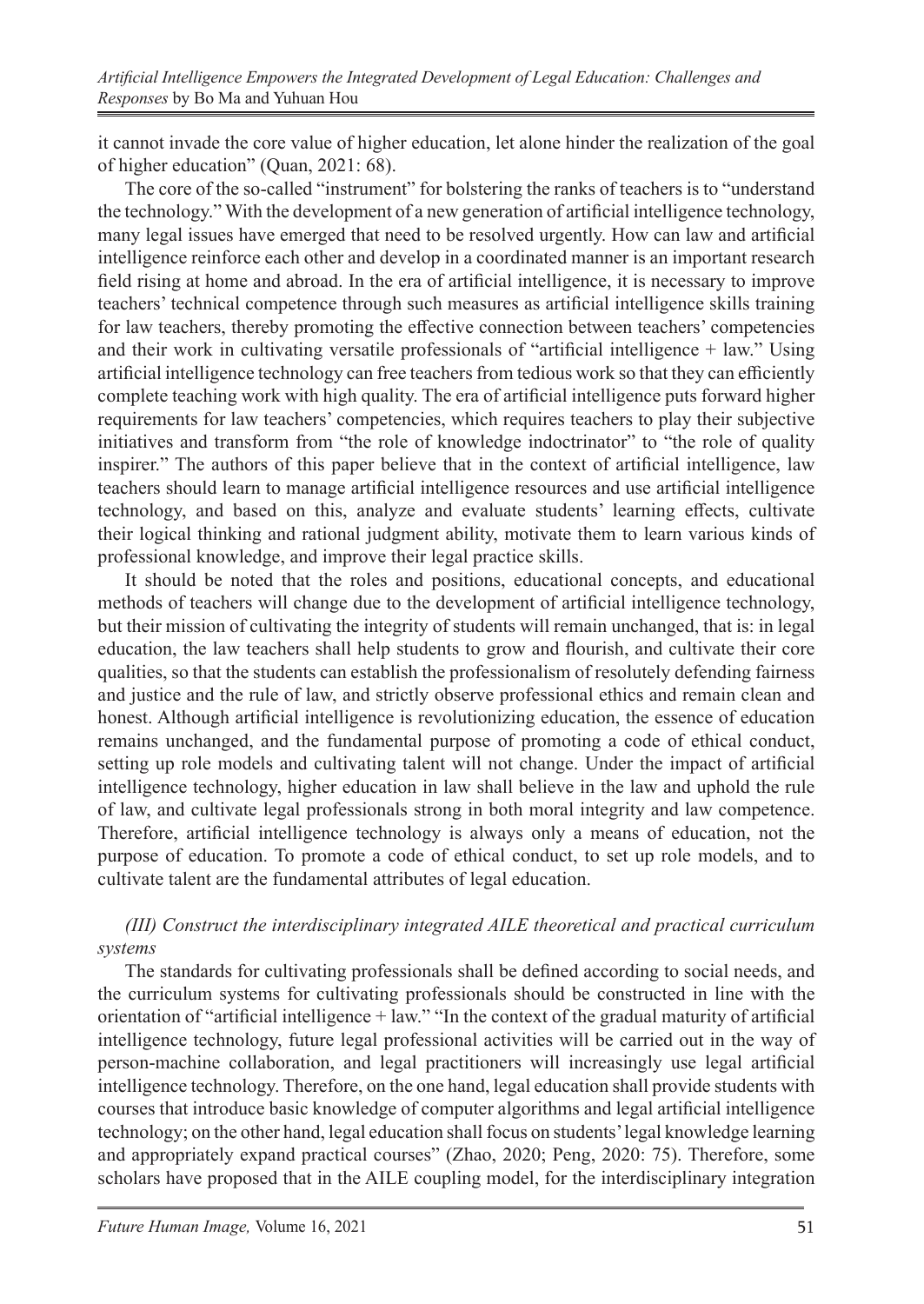of law and artificial intelligence, two major categories of courses should be arranged on the basis of the original law courses, including the interdisciplinary integrated theoretical and application-oriented curriculum systems of law and artificial intelligence.

The first category is the interdisciplinary theoretical courses that integrate law and artificial intelligence. The theoretical curriculum system is the curriculum system designed mainly based on the basic knowledge of artificial intelligence and the perspective of the integration of artificial intelligence and departmental laws, which specifically include the following new courses: the historical origin of law and artificial intelligence, the basic principles and theories of law and artificial intelligence, legal information retrieval, information extraction and text processing, legal regulation of artificial intelligence, application of artificial intelligence law, artificial intelligence and philosophy, artificial intelligence and civil and commercial law, artificial intelligence and criminal law, and artificial intelligence and intellectual property law. "Such courses can build a complete knowledge framework for the in-depth interdisciplinary integration of law and artificial intelligence, eliminate the disciplinary barrier between law and artificial intelligence, and stimulate the enthusiasm of law students to actively study the subjects related to artificial intelligence" (Zou & Li, 2020: 138). It should be noted that the establishment of a theoretical curriculum system that integrates law and artificial intelligence requires full consideration of law students' actual conditions and the supporting role of the curriculum system for cultivating professionals. At present, the supporting role of the law and artificial intelligence-related theoretical courses by relevant colleges and universities for the graduation requirements of law students remains to be evaluated. "From the practice of some law schools that attach importance to artificial intelligence + law, elective courses, summer camps, video courses and academic lectures are their main forms of exploration in discipline-based law and artificial intelligence. However, how such courses can really help students update their knowledge structure and master the law concerning the development of law and artificial intelligence remains to be evaluated. If the courses of law  $+$  artificial intelligence are set only in form, it is just the same old stuff with a new label, like old wine in a new bottle. The relevant courses lack substantive content. For students, there is no essential difference between taking this so-called law  $+$  artificial intelligence course or studying the so-called artificial intelligence + law specialty and studying other departmental laws. In October 2019, the Ministry of Education clearly stated that the design and planning of the undergraduate education curriculum system should be based on social development needs and attached importance to the systematic and holistic nature of curriculum construction. Engineering education professional certification also requires that there should be a clear mapping relationship between the graduation requirement index points (capability structure) and the curriculum system structure, and each capability in the graduation requirement index points must be supported by a clear course. Therefore, based on the idea of outcomes-based education (OBE) of professional certification, the setting of professional characteristic courses shall form a scientific matrix relationship with the graduation requirements index points. "In the OBE education system, a matrix relationship between the curriculum system and the graduation requirements index points shall be established to provide a basis for reorganizing and optimizing the curriculum teaching content. Through the corresponding relationship, some repetitive courses can be eliminated, the courses that cannot support the index points can be eliminated, and the courses with professional characteristics can be opened. In the curriculum setting, the points of knowledge and capabilities shall be gradually increased as far as possible. We believe that for the establishment of a theoretical curriculum system that integrates law and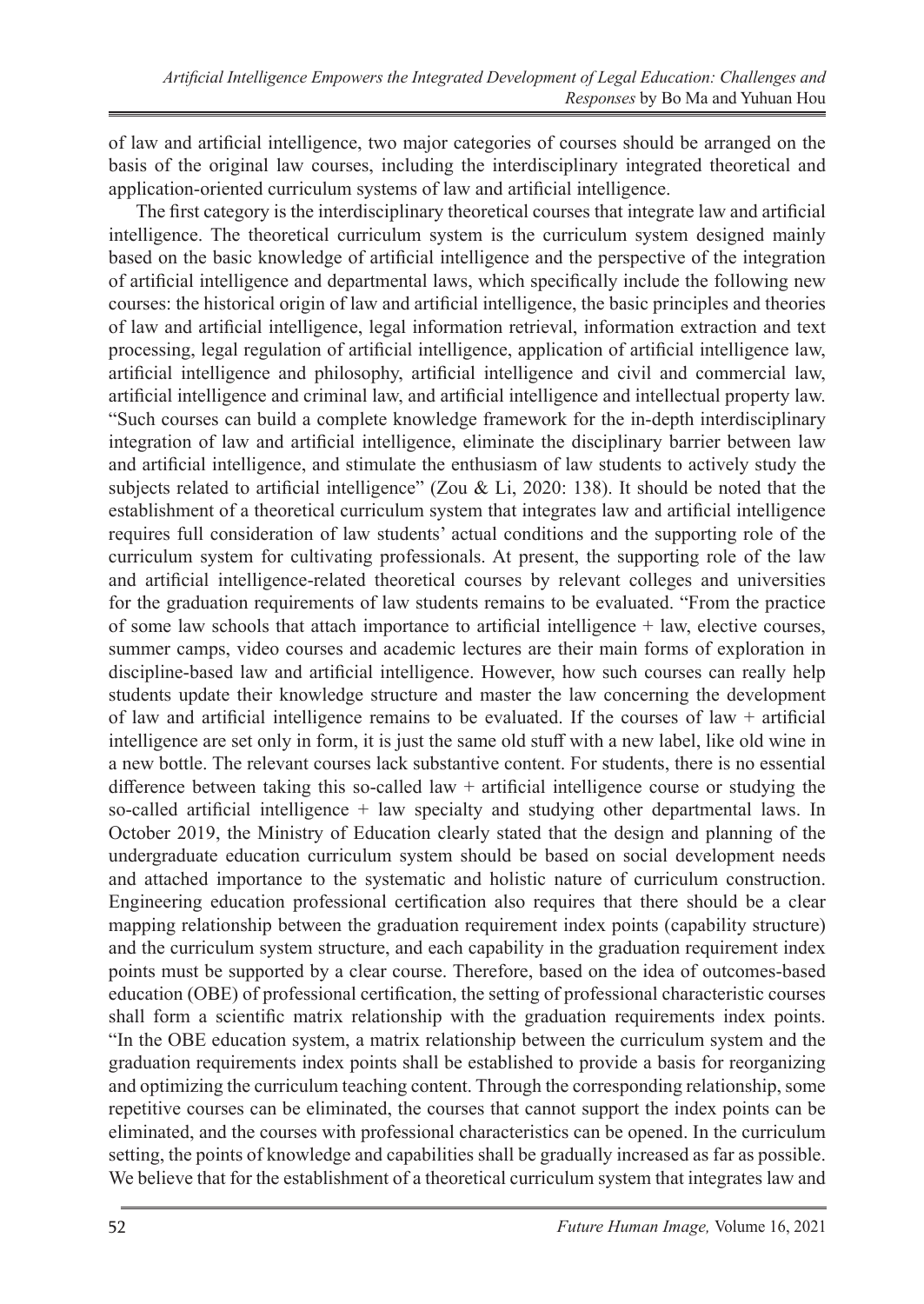artificial intelligence, it is necessary to comprehensively consider relevant requirements such as the goal of cultivating professionals, graduation requirements, and professional certification, and make a timely assessment on the scientific nature of the course.

The second category is the interdisciplinary application-oriented curriculum system that integrates law and artificial intelligence. In terms of the setting, the application-oriented curriculum system may specifically include modeling law and artificial intelligence, the big data extraction technology of law, application of intelligent legal service system, artificial intelligence judicial assistance operations, and other experimental and practical training courses. The setting of the practical teaching courses shall give priority to the experimental and practical training sessions of the operation of the artificial intelligence judicial assistant system, so that students can develop a deeper understanding of the function, structure, principle and operation of the artificial intelligence judicial assistant system, enhance their adaptability to the use of the artificial intelligence judicial assistant system, and overcome blind exclusion or psychological dependence on artificial intelligence. Some foreign scholars have proposed a syllabus of artificial intelligence + law, which specifically includes the courses on legal norms, legal reasoning, legal argumentation and legal digital document technology. The seminar on artificial intelligence and law not only teaches students valuable courses on legal norms, cases, and arguments, but also introduces them to the models and algorithms for dealing with legal practice in the digital age. The artificial intelligence, legal models and text processing of legal reasoning add value to real-world applications, including electronic mining, visualized legal argumentation, predicting results, making resolution decisions, and legal experts. Such courses focus on the in-depth advancement of artificial intelligence in the legal field, aiming at the professional practice ability requirements for the cultivation of outstanding legal professionals.

## **Conclusions**

In order to support Guangdong to become "a forerunner of the country" in the new journey toward fully building a modern socialist China and enhancing the quality of cultivating professionals, Guangdong Province has proposed, "Guangdong Province will, based on the perspective of big liberal arts, promote the cross-disciplinary integration of humanities and social sciences with a new round of scientific and technological revolutions and industrial transformations, and actively cultivate liberal arts talents in the new era." What is the "new" of the new liberal arts? How to respond to the demand of the "new era" for legal professionals? These are undoubtedly issues that we need to think about seriously. However, "new liberal arts" cannot avoid the inherent influence of new technologies such as big data, cloud computing and artificial intelligence on the paradigm shift of humanities and social sciences. "New liberal arts is a new form of production and reproduction of liberal arts knowledge based on highly integrated, information-based and digital knowledge in the post-industrial era. It is the new model and means of the discipline of liberal arts knowledge. It is worth noting that the new liberal arts are not simply a cross between arts and sciences, between arts and engineering, or between arts and medicine, but a demand-oriented interdisciplinary development framework aiming for the frontiers of science and technology and national strategies" (Quan, 2021: 290). As one of the important contents of the paradigm transformation of new liberal arts education, legal education must also upgrade the concept on cultivating professionals, make full use of the support of big data, artificial intelligence, and other new technologies, clarify the goal of cultivating versatile professionals who "have the ability of legal thinking  $+$  can use